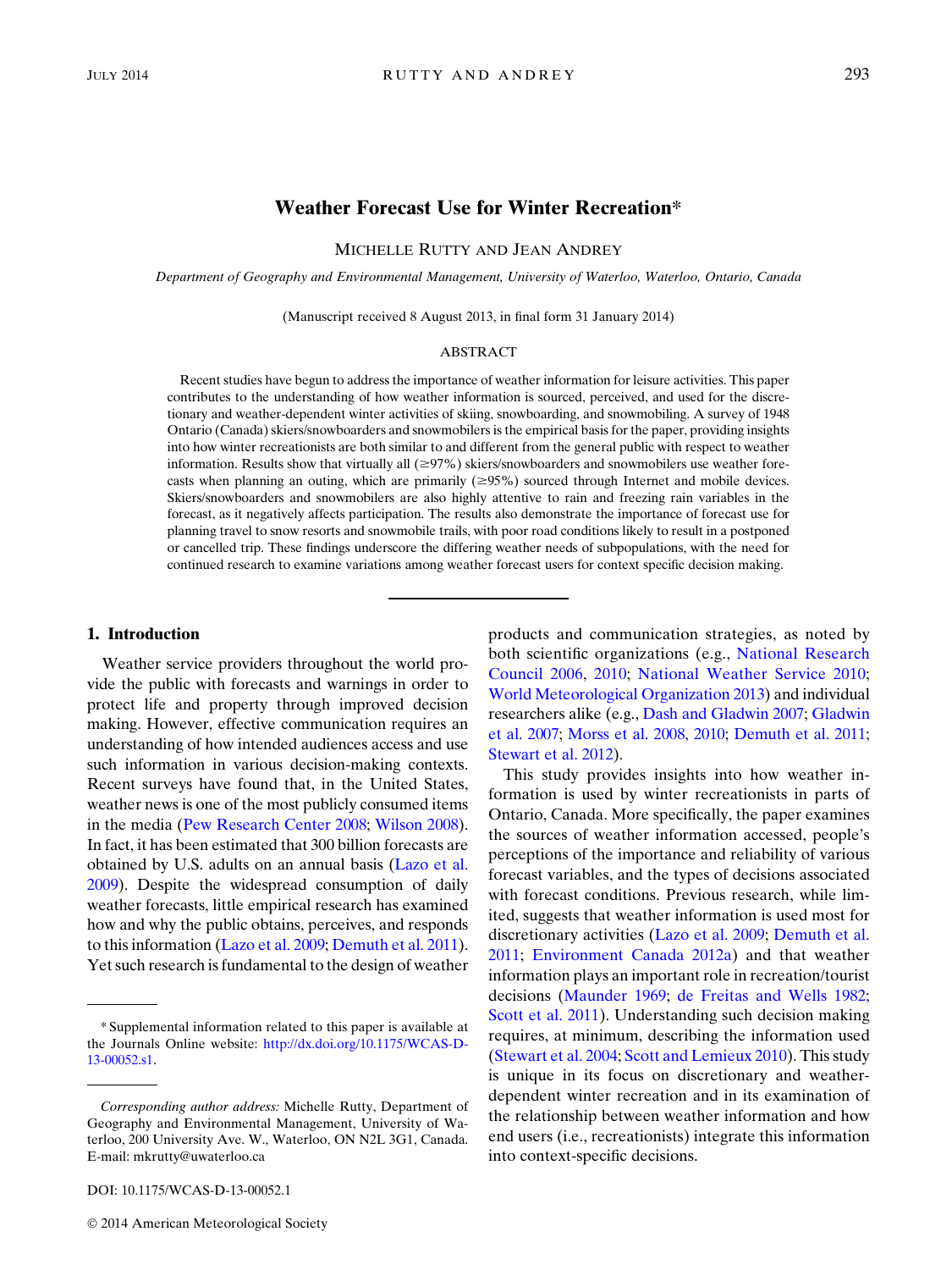<span id="page-1-0"></span>

FIG. 1. Weather and climate information for tourist decision making ([Scott et al. 2011\)](#page-13-12).

#### 2. Background

#### a. Winter recreation

Winter sports tourism, including skiing, snowboarding, snowmobiling, ice fishing, and other snow- and icerelated recreational activities, is an important market segment in North America. Such outdoor activities necessitate destination-focused travel to areas with large capital investments in infrastructure. In North America, direct annual revenues associated with skiing and snowboarding are estimated at nearly USD\$7 billion [\(National](#page-13-15) [Ski Areas Association 2013;](#page-13-15) [Statistics Canada 2013\)](#page-13-16), with snowmobiling estimated at USD\$34 billion [\(International](#page-13-17) [Snowmobile Manufacturers Association 2014](#page-13-17)). The Canadian ski/snowboard and snowmobile share of these revenues is approximately one-fifth and one-quarter, respectively. Although the largest numbers of visits to Canadian snow resorts are to destinations in the provinces of Quebec (33%) and British Columbia (31%), the province of Ontario receives 18% of Canadian skiers and snowboarders ([Canadian Ski Council 2009](#page-12-4)). Ontario is also the primary snow resort destination for Americans who travel north of the border, accounting for more than 60% of such visits [\(Canadian Tourism Commission](#page-12-5) [2006](#page-12-5)). As for snowmobiling, Ontario has the highest number of registered snowmobiles (149 000) in Canada outside of Quebec (176 000; [International Snowmobile](#page-13-17) [Manufacturers Association 2014](#page-13-17)).

The current study focuses on winter recreation in the province of Ontario, Canada. Ontario has a population of 13.5 million (38.7% of Canada's population), with escarpments and open farmland near large urban areas that typically receive abundant snowfall throughout the winter season by virtue of latitude and/or location to the lee of the Great Lakes. During the 2011/12 winter ski season, Ontario snow resorts generated an estimated CAD\$228 million in revenue [\(Ontario Snow Resorts](#page-13-18) [Association 2013\)](#page-13-18). During the same season, direct expenditure generated by snowmobiling in the province was estimated at over CAD\$1 billion ([Ontario Federa](#page-13-19)[tion of Snowmobile Clubs 2013\)](#page-13-19).

Tourism/tourists and recreation/recreationalists are generally seen as a set of interrelated and overlapping concepts, with many (contested) definitions [\(Hall 2006](#page-13-20)). These concepts are often used interchangeably; tourism embraces the concept of recreation in that it is the practice of traveling for recreation, while recreation can be defined as an activity in which individuals voluntarily engage for personal satisfaction or pleasure [\(de Freitas](#page-12-6) [2003\)](#page-12-6). More specifically, recreation is often defined as any pursuit engaged upon during leisure time, except for those in which people are normally highly committed (e.g., shopping, house repairs, overtime, religion, and politics), whereas tourism is generally defined based on a duration of time (e.g., day trip versus an overnight trip) and/or distance (e.g., proximity to destination). The United Nations World Tourism Organization [\(UNWTO](#page-13-21) [2013\)](#page-13-21) defines a tourist as someone who takes a trip with an overnight stay, while the Organization for Cooperation and Development [\(OECD 2013](#page-13-22)) also stipulates that a tourist is one who travels outside of their country of residence for at least one overnight stay. Some government authorities also include day-trippers in their tourism data, including the [Ontario Ministry](#page-13-23) [of Tourism Culture and Sport \(2011\)](#page-13-23), which defines a tourist as someone traveling 40 km one way from home. Therefore, distinguishing between recreationalists and tourists is challenging given that these two concepts change meaning depending on the context of analysis, purpose, and use. In this vein, both terms are used interchangeably here.

### b. Weather information for tourism and recreation

Weather and climate have broad significance to tourist decision making. [Figure 1](#page-1-0) conceptualizes the influence of different types of weather and climate information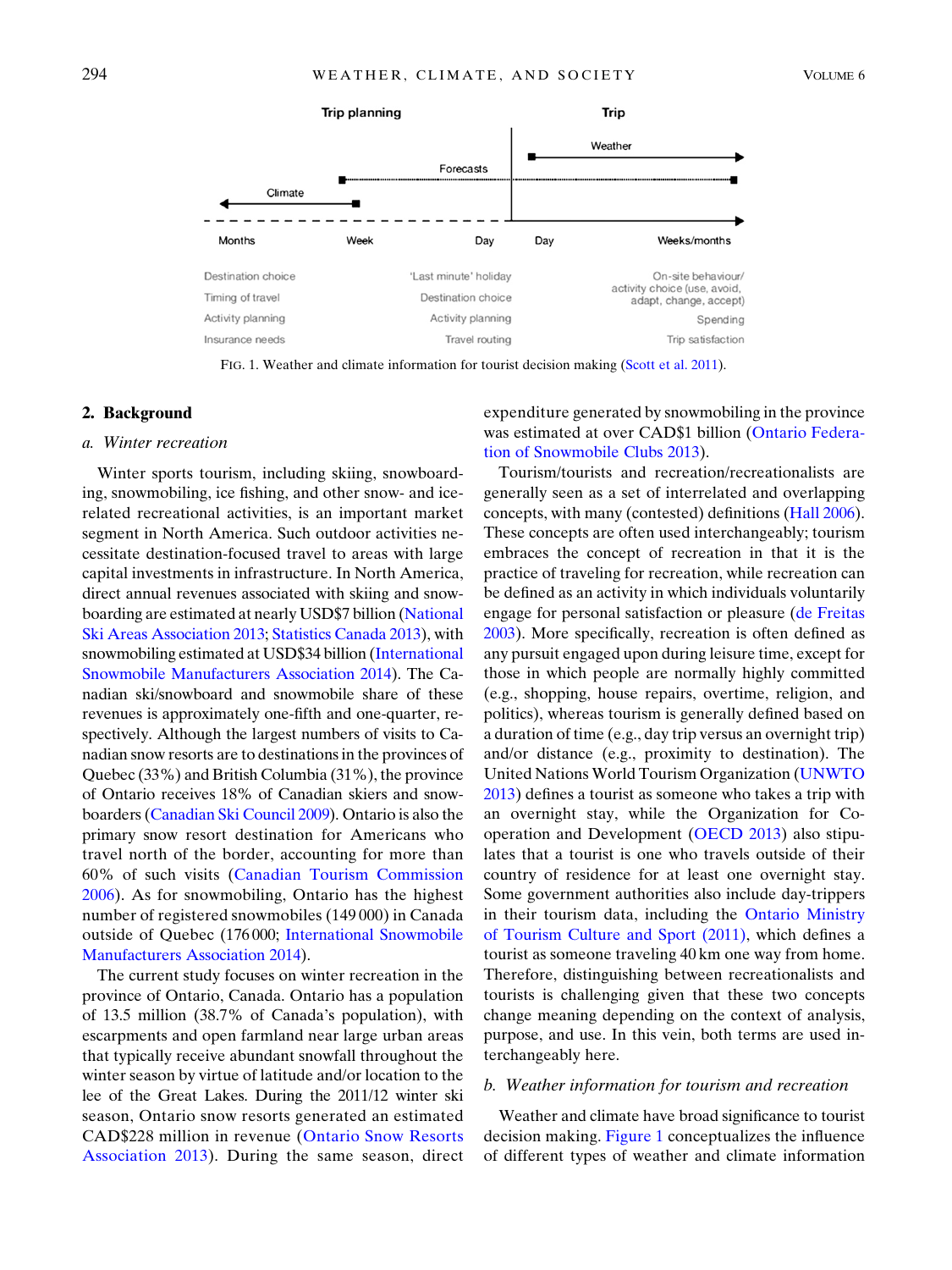(historical, forecasts, nowcasts) on tourist decision making, from the trip planning to the travel phase to the destination itself. While there have been few evaluations of weather and climate services for tourists ([Scott et al.](#page-13-12) [2011\)](#page-13-12), the limited available studies consistently indicate widespread use in holiday planning. For example, in Britain, tourism and recreation users were shown to generate the largest demand from automated telephone and weather services [\(Smith 1993\)](#page-13-24). [Gamble and Leonard](#page-13-25) [\(2005\)](#page-13-25) found that 95% of coastal recreationists in North Carolina indicated knowledge of weather conditions as important for making activity and planning decisions. A survey of German outbound tourists found 73% informed themselves about the climate of their destination and 42% did so prior to booking their travel [\(Hamilton](#page-13-26) [and Lau 2005](#page-13-26)). A similar survey of Northern European travelers to the Mediterranean region found 86% reviewed information on their destination's climate, with 81% doing so before making any travel reservations [\(Rutty and Scott 2010\)](#page-13-27). Over 60% of visitors to Martinique gathered weather information on the Internet prior to their trip, with an additional 37% obtaining weather information from television, guidebooks, travel brochures, and travel agencies (Hübner and Gössling 2012).

The importance of weather information for recreational activities has also been noted by the meteorological community, based on various publications related to a U.S. national public survey. [Lazo et al.](#page-13-2) [\(2009\)](#page-13-2) found that respondents use weather forecasts more for discretionary activities (e.g., planning weekend activities) than for those activities that are not easily changed (e.g., work-related activities). [Demuth et al.](#page-12-0) [\(2011\)](#page-12-0) found that a primary driver behind how often people obtain forecasts is linked to forecast use, with planning leisure activities resulting in the highest frequency of weather forecast use. In a Canadian context, a national weather service survey by [Environment](#page-12-2) [Canada \(2012a\)](#page-12-2) similarly revealed that planning outdoor recreation activities was the most popular reason for using weather forecast information, with a high diversity in forecast sources. These studies suggest that weather information is likely to be highly sought and duly considered by winter recreationists, given the discretionary and weather-dependent nature of these activities, and also that different winter recreation subsets may be more or less responsive to different weather variables and conditions.

Literature in the multidisciplinary field of transportation also explores the public's response to weather forecasts and actual weather conditions, often using a theoretical lens that centers on risk compensation during adverse weather conditions. Some drivers cancel or defer trips or change travel modes in consideration of

weather forecasts. Studies suggest very low levels of auto trip cancellation during rainfall and light snow, but often substantial reductions during winter storms  $(Knapp 2001; Kilpeläinen and Summala 2007)$  $(Knapp 2001; Kilpeläinen and Summala 2007)$  $(Knapp 2001; Kilpeläinen and Summala 2007)$ . Other adjustments, including increased driver attention and vehicle headway ([Andrey and Knapper 2003](#page-12-7)), and reductions in travel speeds ([Unrau and Andrey 2006\)](#page-13-31) also occur, although these responses do not alter drivers' exposure to weather hazards per se, but rather ameliorate the risks associated with travel in less-than-ideal driving conditions. Consistent with the literature on weather information use generally, studies related to transportation also indicate that discretionary travel is the most sensitive to weather [\(Cools et al. 2010a](#page-12-8),[b\)](#page-12-9).

#### 3. Methods

This paper examines the sources, perceptions, and uses of weather forecasts associated with winter recreation at snow resorts and snowmobile trails. The study is based on primary data collected through online surveys. The survey instrument used for snow-resort recreationists was essentially the same as that used for snowmobilers, with some tailoring of questions to reflect the different activity types. The draft survey instruments were peer-reviewed for content and clarity, with revised versions of the surveys launched online via Survey-Monkey in November 2012. After approximately 100 survey responses, the database was checked to confirm survey functionality and data quality, with data collection continuing thereafter for a 1-month period. Participants were recruited through an electronic mailing list provided by the Ontario Snow Resort Association and the Ontario Federation of Snowmobile Clubs, as well as through pamphlets distributed during industry tradeshows. The surveys were distributed in English and were limited to one survey per Internet Protocol (IP) address. A total of 2734 surveys were received. Respondents who did not reside in Ontario (487), answered five questions or less (146), did not consent to participate or were underage (83), or had never visited an Ontario snow resort or snowmobile trail (70) were removed from the sample and were not included in the data analysis. As such, there was an effective survey sample of 1948. From this, 1010 (52%) were skiers and/or snowboarders and 938 (48%) were snowmobilers. Based on these sample sizes, the reported percentages can be interpreted as being accurate to within  $\pm 3\%$ , 95 times out of 100.

To enable comparison across previous studies, the surveys incorporated some questions posed by [Lazo](#page-13-2) [et al. \(2009\)](#page-13-2) and [Morss et al. \(2008\)](#page-13-8) (i.e., Q14–Q19), as well as [Cools et al. \(2010b\)](#page-12-9) (i.e., Q22 and Q23) (see supplemental material). To inventory the weather information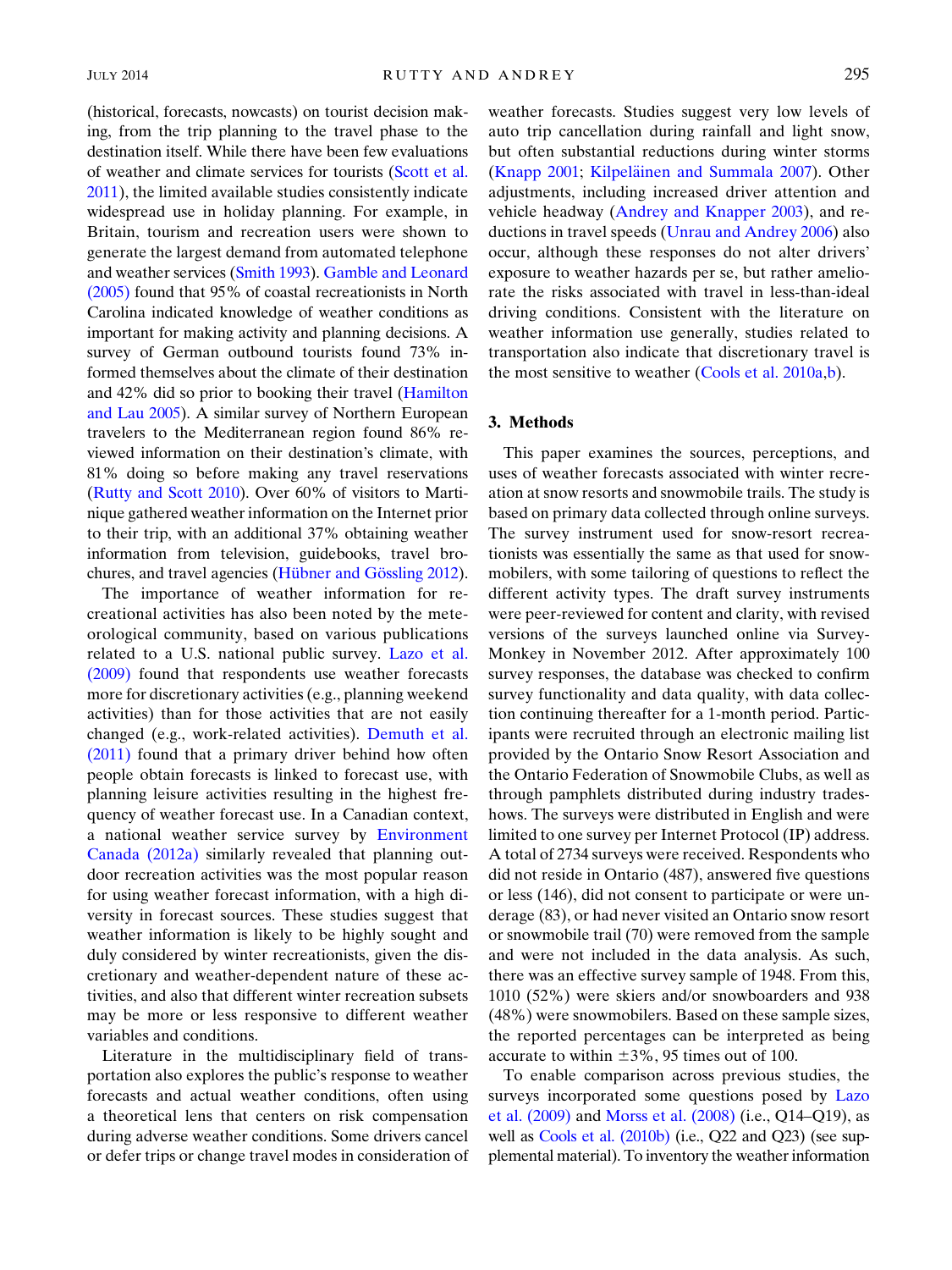<span id="page-3-0"></span>

FIG. 2. Number of weather sources consulted when planning a ski/ snowboarding or snowmobiling outing  $(n = 1948)$ .

sources used by winter recreationists, respondents were asked to select all of the sources they utilize when planning an outing. Next, the survey explored how these forecasts are perceived, including an examination of individuals' stated importance of 18 different forecast variables (list provided) when planning an outing, as well as their confidence in weather forecast information for three varying lead times (1, 3, and 5 days in advance). In terms of the use of weather information, respondents were asked about their reasons for accessing weather information when planning an outing to a snow resort or snowmobile trail, as well as their use of weather forecasts in decisions related to skiing/snowboarding or snowmobiling activities. The full survey is available from the authors, with a listing of those questions analyzed in this paper provided in the supplemental material.

The analysis focuses on summary statistics related to the above themes. Statistical tests (difference of means tests, difference of proportion test, and chi-squared analysis) were used to compare response patterns for skiers/ snowboarders versus snowmobilers. Response categories noted with an asterisk indicate a statistically significant difference at the level of 0.05.

# 4. Results

### a. Respondent profiles

Overall, the two samples are dissimilar in their gender composition, but similar in terms of age profile and engagement in winter recreational activities. In terms of gender, there are differences between the skier/ snowboarder sample and the snowmobile sample, with slightly more females (60%) in the skier/snowboarder set and primarily males (85%) in the snowmobile sample. The ski sample is only slightly younger than the snowmobile sample, with 9% and 3% between the ages of 18 and 25 years, respectively, followed by 10% and 12% between 26 and 35 years old, 30% and 27% between 36 and 45 years

<span id="page-3-1"></span>

FIG. 3. Weather forecast sources consulted when planning a ski/ snowboarding or snowmobiling outing  $(n = 1948)$ .

old, 35% and 38% between 46 and 55 years old, and 15% and 18% at 56 years or older. The samples in both surveys are highly experienced, with 77% of skiers/snowboarders and 71% of snowmobilers having 10 or more years of experience in their respective activity. Respondents are also highly active in other winter activities, with 80% of skiers/snowboarders and snowmobilers participating in activities such as skating, ice fishing, snowshoeing, snow tubing, and winter festivals. There is also some crossover between the activities on which the two sample groups are based, with 32% of snowmobilers participating in skiing and/or snowboarding, and 13% of skiers/snowboarders participating in snowmobiling.

### b. Accessing weather information (sources)

As illustrated in [Fig. 2](#page-3-0), almost all skiers/snowboarders  $($ >99%) and snowmobilers  $(97%)$  check or listen to one weather forecast source when planning an outing to a snow resort or snowmobile trail. On average, skiers/ snowboarders gather weather information from three sources and snowmobilers from four sources. [Figure 3](#page-3-1) details the variety of sources consulted. Two sources are utilized the most, these being national weather web pages (e.g., Environment Canada and the Weather Network) and snow resorts or snowmobile club web pages. Snowmobilers rely more on the former source than skiers/ snowboarders (86% and 70%, respectively). Almost half of the skiers/snowboarders (47%) and snowmobilers (44%) obtain weather forecasts from both of these sources.

The importance of Internet and mobile sources for weather information is also evident, with 99% of skiers/ snowboarders and 95% of snowmobilers gathering information in these ways. This includes the use of smartphone applications and social media by skiers/ snowboarders (38%) and snowmobilers (48%), in addition to national weather web pages and snow resort or snowmobile club web pages. While traditional sources of communication are used less frequently, television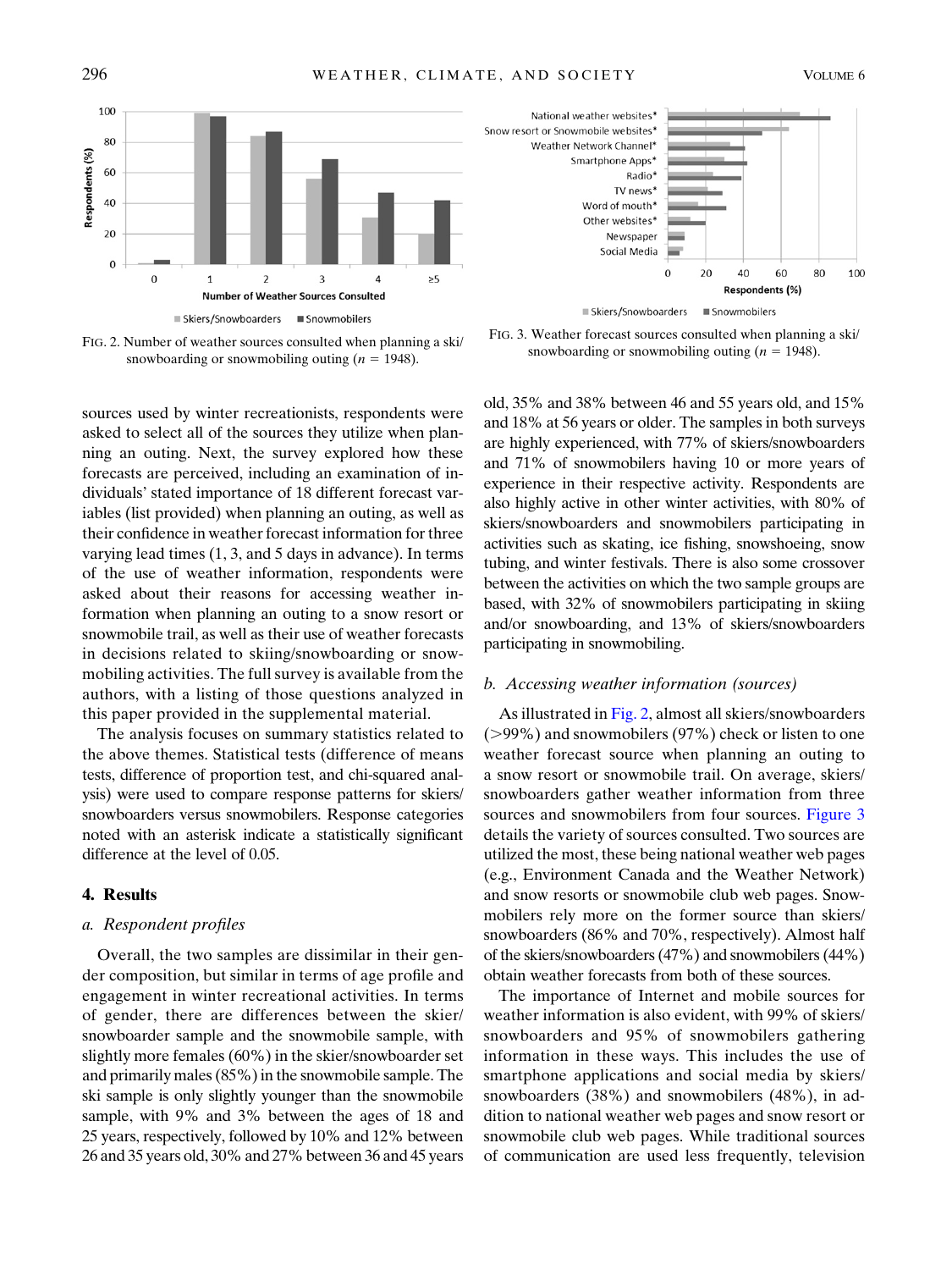<span id="page-4-0"></span>

Skiers/Snowboarders Snowmobilers

FIG. 4. Importance of weather forecast attributes when planning a ski/snowboarding or snowmobiling outing  $(n = 1948)$ .

remains an importance source, with 54% of skiers/ snowboarders and 70% of snowmobilers obtaining forecast information from TV weather stations or TV news. More than one-third of snowmobilers also use the radio as a source of weather information (38%), with newspapers sourced the least by both sample groups  $(\leq 8\%)$ . Less than 1% of respondents rely exclusively on traditional sources for weather forecast information.

## c. Perceptions

To better understand how weather forecast information is perceived, respondents were asked to rate the importance of 18 forecast variables when planning a trip to a snow resort or snowmobile trail from one (extremely unimportant) to five (extremely important). More than one-third of the forecast components were rated by the respondents as being very important (4) or extremely important (5). This is illustrated by the mean scores provided in the list below, as well as summarized in [Fig. 4](#page-4-0), which itemizes each forecast component from the highest to lowest mean score.

Of particular importance to skiers and snowboarders is information on the probability and the amount of precipitation. The probability of rain and the probability of freezing rain were rated the highest and second highest by both skiers/snowboarders (4.4 and 4.5) and snowmobilers (4.5 and 4.3). Almost all respondents ( $\geq 80\%$ ) stated the probability of rain and the probability of freezing rain are important or extremely important forecast variables, with  $\leq 6\%$  stating these forecast variables as unimportant or extremely unimportant. The amount of rain and the amount of freezing rain were also rated highly by both skiers/snowboarders (4.2 and 4.3) and snowmobilers (4.4 and 4.1). More than three-quarters

of respondents ( $\geq$ 75%) stated the amount of rain and the amount of freezing rain were important or extremely important weather forecast variables, with  $\leq$ 9% stating these forecast variables as unimportant or extremely unimportant.

The timing of the rain and the timing of freezing rain are also important, with mean importance scores of 4.1 and 4.2 by skiers/snowmobilers and 4.2 and 4.0 for snowmobilers. A large majority of respondents ( $\geq 70\%$ ) stated these weather forecast variables were important or extremely important, with  $\leq 13\%$  stating these variables as unimportant or extremely unimportant.

Information on snow, including the probability of snow, amount of snow, and the timing of snow, are somewhat less important to both sample groups, with the three snow variables having mean importance scores between 3.2 and 4.2, with snow information being slightly more important to snowmobilers than to skiers/snowboarders. Nevertheless,  $\geq 61\%$  of respondents stated the probability of snow and the amount of snow as either important or extremely important, and  $\leq$ 15% stated these variables as unimportant or extremely unimportant. Furthermore,  $\geq 45\%$  of respondents stated that the timing of snow was important or extremely important to them, with  $\leq$ 27% stating this forecast variable was unimportant or extremely unimportant.

Temperature attributes, including cold, warm, and wind chill<sup>1</sup> temperature, are also somewhat less important than the occurrence of rain or freezing rain, with mean importance scores between 3.3 and 3.9 across both sample groups. Given typical differences in clothing for various outdoor sports, it is not surprising that skier/ snowboarders rated the importance of cold temperature (including wind chill) higher than snowmobilers; snowmobilers are able to better protect themselves from low temperatures through heavier apparel and even heated helmets and clothing (e.g., gloves, pants, vests, and jackets) that can be plugged into the 12-V electrical system in their sleds. By contrast, snowmobilers expressed more concern about warm temperatures, which not only affects trail conditions, but can also strain snowmobile engines. The majority of snowmobilers (64%) rated warm temperatures as important or extremely important, compared to 45% of skiers/snowboarders. Conversely, wind chill temperatures were important or extremely important to 68% of skiers/snowboarders compared to 51% snowmobilers. For all three temperature attributes,

<sup>1</sup> Canada's wind chill index is an index that is ''expressed in temperature-like units by equating the current outdoor condi-tions to an equivalent temperature with no winds" [\(Environment](#page-12-10) [Canada 2012b\)](#page-12-10).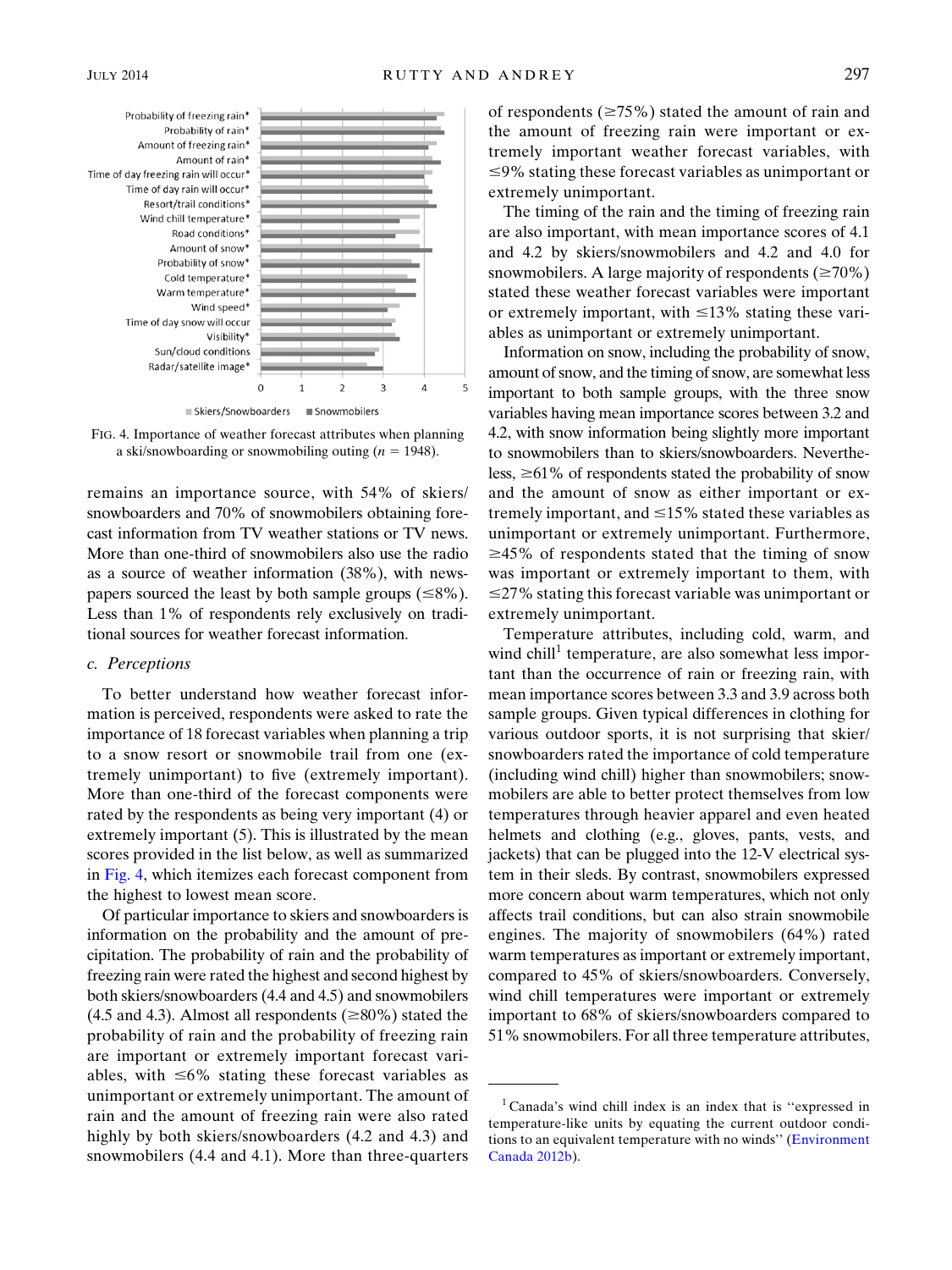<span id="page-5-0"></span>

 $(n = 1948).$ 

 $\leq$ 25% of respondents rated them to be unimportant or extremely unimportant when planning a ski/snowboarding or snowmobile outing.

Sun/cloud conditions and radar/satellite image were the only two components of weather forecasts that received mean importance scores of  $\leq$ 3 by both groups of recreationists. Radar/satellite image was slightly more important to snowmobilers (38% stated this variable as important or extremely important) compared to skiers/snowboarders (24%). While skiers/snowboarders can gather weather forecast information for a location-specific snow resort, snowmobilers may ride trails for hundreds of kilometers per day, spanning a wide geographical area and passing through numerous communities en route. Radar/satellite image may therefore provide more accessible and comprehensive weather information. For sun/cloud conditions, 29% of respondents from both sample groups stated it to be important or extremely important.

To further illuminate how forecasts are perceived, [Figs. 5](#page-5-0)–[7](#page-6-0) summarize the confidence that skiers/ snowboarders and snowmobilers have in weather forecasts that are given 1, 3, and 5 days in advance. As shown, respondents have more confidence in forecasts with shorter lead times and in the forecast variables, temperature, and wind chill. For a forecast given 1 day in advance, a majority of respondents have high or very high confidence in both temperature and wind chill and either medium or high confidence in the probability of precipitation and the amount of precipitation. For forecasts given three days in advance, confidence levels are considerably lower. For temperature and wind chill, respectively, only 22% and 13% report high or very high confidence in forecast conditions, with approximately one-third indicating medium confidence and the remainder rating their confidence as low or very low. For the two precipitation variables, more than one-half of the respondents have low or very low confidence in 3-day forecasts. For 5-day forecasts, more than three-quarters of respondents have low or very low confidence in all four weather variables. Both skiers/snowboarders and snowmobilers have similar levels of confidence both for forecasts of varying lead times and for the different weather variables.

# d. Uses

To examine how skiers/snowboarders and snowmobilers use forecasts when planning an outing, respondents were asked to indicate how frequently they access weather information for different purposes. In each case, they were asked to provide a rating from one (never) to five (always). As illustrated in [Fig. 8,](#page-7-0) more than 70% of respondents in both sample groups indicate that they always use the forecast to simply know what the weather will be like. By comparison, when asked about three other specific uses—planning how to dress oneself or one's children, planning travel for a winter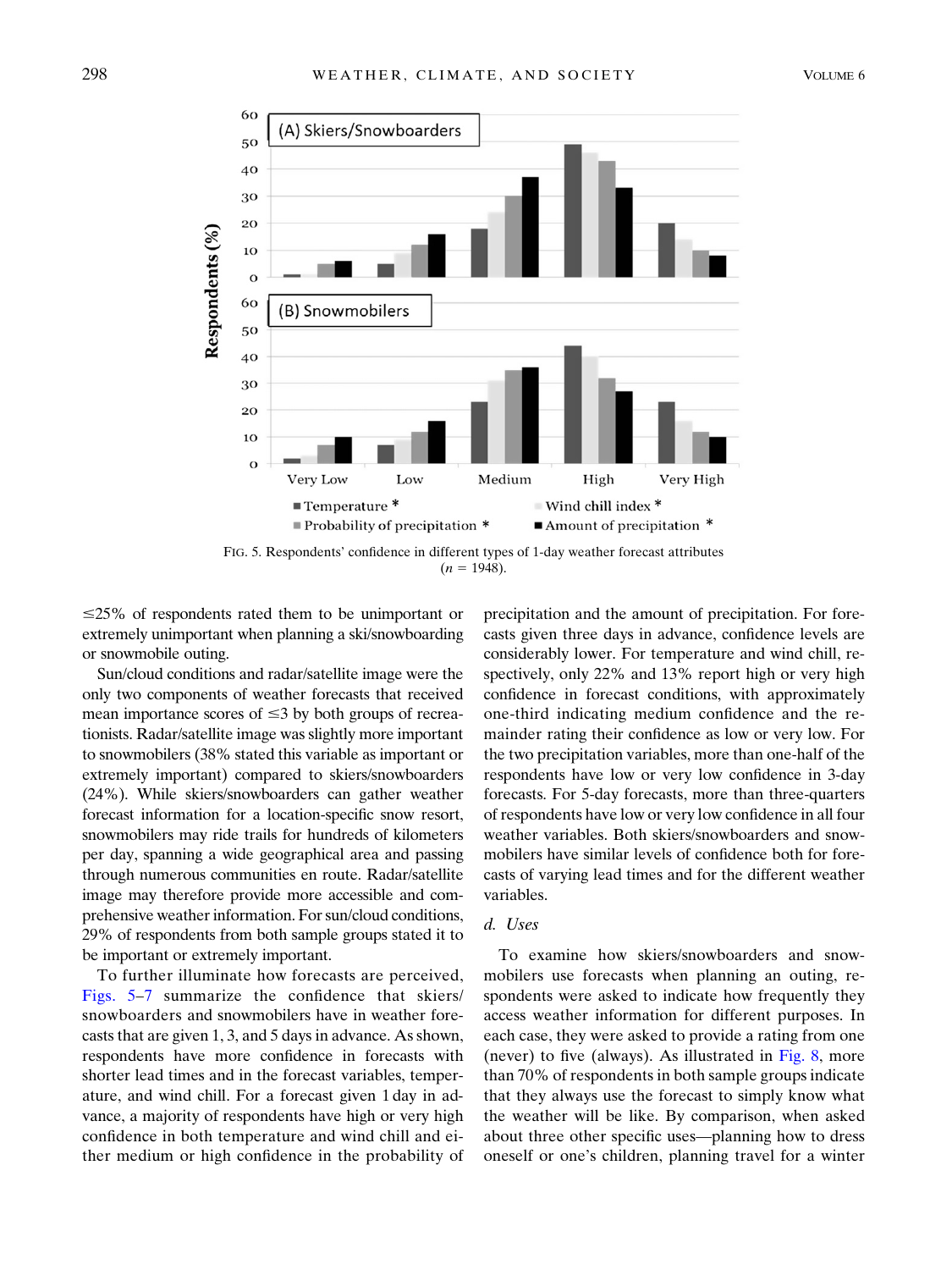

FIG. 6. Respondents' confidence in different types of 3-day weather forecast attributes  $(n = 1948).$ 

recreational outing, or deciding the length of an outing the frequency with which people access weather information is lower overall. More specifically, for the query about clothing, 67% of skiers/snowboarders and 51% of snowmobilers state that they always use the forecast to help with their decision making, with an additional 19% and 21%, respectively, using the forecast more than half the time. It is possible that skiers/ snowboarders use weather forecasts more when deciding on how to dress themselves or their children because they are more directly exposed to the outdoor thermal conditions and rely on the layering of clothing to keep warm during winter weather conditions. Conversely, snowmobilers' attire (especially facial coverage) is typically warmer,

<span id="page-6-0"></span>

FIG. 7. Respondents' confidence in different types of 5-day weather forecast attributes  $(n = 1948).$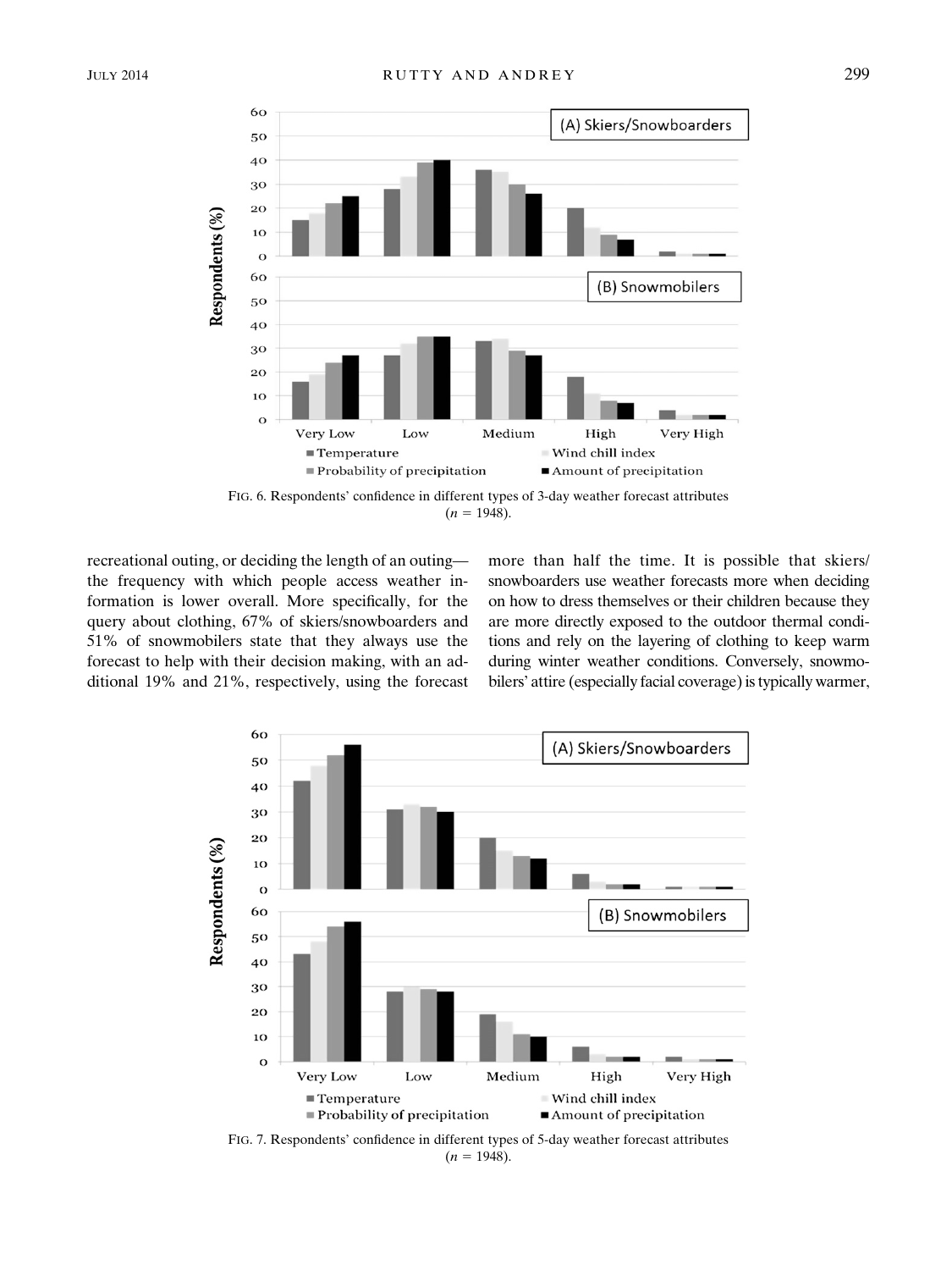<span id="page-7-0"></span>

FIG. 8. Respondents' use of weather forecast when planning a ski/snowboarding or snowmobiling outing  $(n = 1948)$ .

with the additional option to electrically heat their apparel, minimizing concern over thermal discomfort.

For planning travel, skiers/snowboarders use the forecast more than snowmobilers, with 73% of skiers/ snowboarders using the forecast always or more than half the time when traveling to a snow resort, compared to 58% for snowmobilers traveling to a snowmobile trail. These findings may be associated with differences in travel distances between the two groups, but available data provide information only on whether the travel distance exceeds 40 km and are not sufficient to explore this in depth. Rather, the survey data indicate that the vast majority of respondents in both sample groups (90% of skiers/snowboarders and 81% of snowmobilers) typically do travel more than 40 km from their home in order to participate in activities at snow resorts or on snowmobile trails.

While weather forecasts are used the least when deciding on the length of an outing, the majority of both skiers/snowboarders (53%) and snowmobilers (60%) nevertheless use the forecast always or more than half the time. Length of outing may be more important to snowmobilers because their activity is limited to daylight hours, whereas skiers/snowboarders have greater flexibility, with most Ontario snow resorts offering nighttime skiing until 2200 LT.

To better understand how weather forecasts affect the decision to participate in a winter recreational activity, respondents were asked which, if any, weather forecast variables would deter them from going skiing/snowboarding or snowmobiling. The survey results show that 84% of

skiers/snowboarders and 81% of snowmobilers would be deterred from going to a snow resort or snowmobile trail as a result of a weather forecast. As illustrated in [Fig. 9](#page-7-1), of those respondents who would be deterred, rain and freezing rain were the greatest deterrents for both skiers/snowboarders (89% and 93%) and snowmobilers (96% and 81%). The majority of skiers/snowboarders (56%) would also be deterred by high wind chill and a majority of snowmobilers (61%) would be deterred by warm temperatures. Few respondents in both sample groups would be deterred by sun/cloud conditions  $(<2%)$  or by other forecast variables including lack of snow, high winds, and fog  $( $4\%$ ).$ 

To better understand the influence of temperature on the decision to participate in a winter recreational

<span id="page-7-1"></span>

Skiers/Snowboarders ■ Snowmobilers

FIG. 9. Weather forecast variables that would deter skiers/ snowboarders or snowmobilers from planning an outing  $(n = 1948).$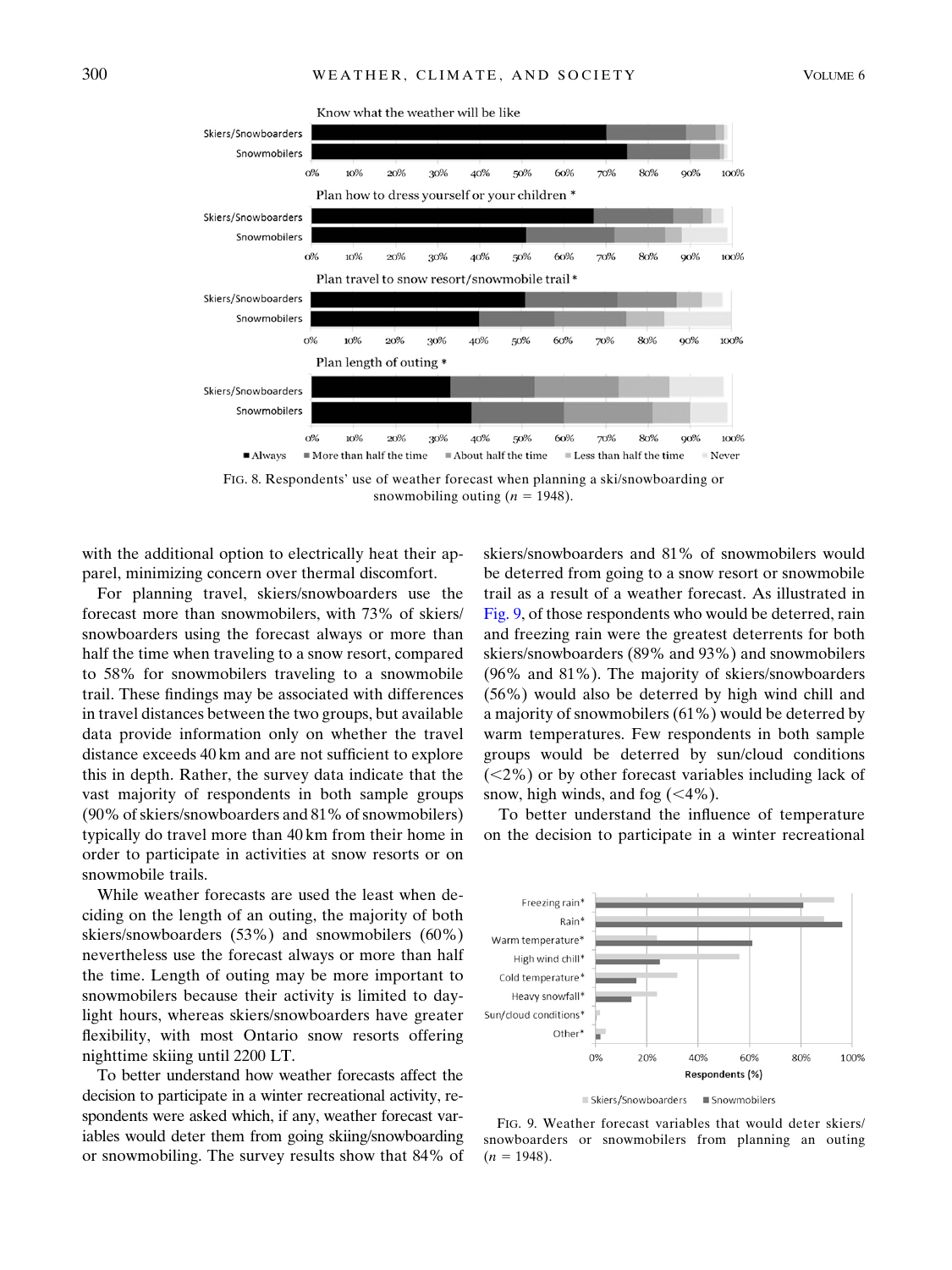activity, respondents were also asked how likely they are to go ski/snowboarding or snowmobiling under different temperature forecast scenarios ([Fig. 10](#page-9-0)). Between  $0^{\circ}$ C (32°F) and  $-15^{\circ}$ C (5°F), the majority ( $\geq 70\%$ ) of respondents stated they are likely or very likely to go ski/ snowboarding or snowmobiling. At  $-5^{\circ}C$  (23 $^{\circ}F$ ), the largest share of ski/snowboarders (96%) and snowmobilers (92%) stated they would be likely or very likely to participate in their respective outdoor activity. At  $-20^{\circ}$ C ( $-4^{\circ}$ F), 75% of snowmobilers stated they are likely or very likely to go snowmobiling, compared to less than half of skiers/snowboarders (41%). Between  $-25^{\circ}$ C ( $-13^{\circ}$ F) and  $-30^{\circ}$ C ( $-22^{\circ}$ F), 20% and 12% of skiers/snowboarders are likely or very likely to go ski/ snowboarding, which is much lower than the 49% and 33% of snowmobilers that would plan an outing at these two temperatures. The opposite was recorded at warmer temperatures, with the majority (62%) of ski/snowboarders likely or very likely to plan an outing at  $5^{\circ}$ C (41 $^{\circ}$ F), compared to the majority (53%) of snowmobilers who are unlikely or very unlikely to plan an outing.

The influence of road conditions on travel decisions was also examined. Respondents were asked whether or not they would alter travel plans to a snow resort or snowmobile trail (i.e., travel to a snowmobile staging area) if the roads had blowing snow and/or poor visibility or if the roads were icy/snow packed. A majority of skiers/snowboarders responded that they would alter plans in both road scenarios (66% and 53%, respectively), while a majority of snowmobilers would not alter plans for either road scenario (40% and 26%, respectively). As previously noted, these findings may be attributable to differences in travel distances. Skiers/ snowboarders have fewer options in terms of available snow resorts and may subsequently have to travel farther distances to participate in their outdoor activity. Conversely, there are numerous staging areas available to snowmobilers, presumably at varying travel distances. Snowmobilers may therefore have the option of selecting snowmobile trails that are closer to home, minimizing travel time on roads with poor forecasted conditions.

[Figures 11](#page-10-0) and [12](#page-10-1) further detail traveler adjustments due to poor road conditions. As shown here, the most common decision for both groups is to change time of departure. As well, a majority of skiers/snowboarders indicate that they are likely to cancel their trip because of blowing snow and/or poor visibility (61%) or because of icy/snow-packed roads (63%) and are less likely to change their trip destination (i.e., travel to a different snow resort) because of either road scenario (24% and 25%, respectively). Conversely, snowmobilers are less likely to cancel their outing because of blowing snow and/or poor visibility (42%) or because of icy/snow-packed roads (40%) and are more likely to change their trip destination (i.e., select a different staging area; 49% and 42%). Finally, when respondents were prompted as to whether they are likely to change travel modes as a result of the weather, less than 10% of respondents in both sample groups indicated that they are likely to make such a change.

#### 5. Conclusions and interpretations

It was anticipated that skiers/snowboarders and snowmobilers frequently access weather forecasts, and the results bear this out. Based on the survey data, virtually all  $(\geq 97\%)$  skiers, snowboarders, and snowmobilers access weather forecasts when planning an outing. Accordingly, we conclude that winter recreationists are heavy users of weather forecasts.

With respect to information sources, the current study highlights the multiplicity of venues that are used to access forecast information, a conclusion that is consistent with the findings from previous surveys in both the United States ([Lazo et al. 2009\)](#page-13-2) and Canada ([Environment Canada 2012a\)](#page-12-2). However, skiers/ snowboarders and snowmobilers appear to have less variability in their sources than what occurs for the public at large, with a majority relying on two primary sources for their weather information, namely, national weather web pages and snow resort or snowmobile organization web pages. In previous public surveys, no dominant source(s) emerged. Moreover, almost all skiers/snowboarders and snowmobilers rely on Internet and mobile communication as a source of weather information, with a high usage of smart phone applications (30% and 42%, respectively), leading to the conclusion that winter recreationists are relying on primarily nontraditional outlets for weather information. This finding is in direct contrast to the other available studies that found that traditional sources (e.g., television and radio) are accessed most frequently [\(Lazo et al. 2009;](#page-13-2) [Demuth et al.](#page-12-0) [2011](#page-12-0); [Environment Canada 2012a\)](#page-12-2). Therefore, a collectively strong source preference is evident for skiers/ snowboarders and snowmobilers, with this sample's forecast-acquisition behavior accentuating the general importance of Internet and mobile communication and the specific importance of two primary web pages. This finding may be related, in part, to timing of this study vis-à-vis earlier studies, given the rapidly changing nature of phone technologies, but it has implications for public and private weather service providers in product and service delivery.

The results confirm previous studies' conclusions about the importance of weather forecasts for leisure activities (e.g., [Lazo et al. 2009](#page-13-2); [Demuth et al. 2011;](#page-12-0) [Environment Canada 2012a](#page-12-2)) and provide new insights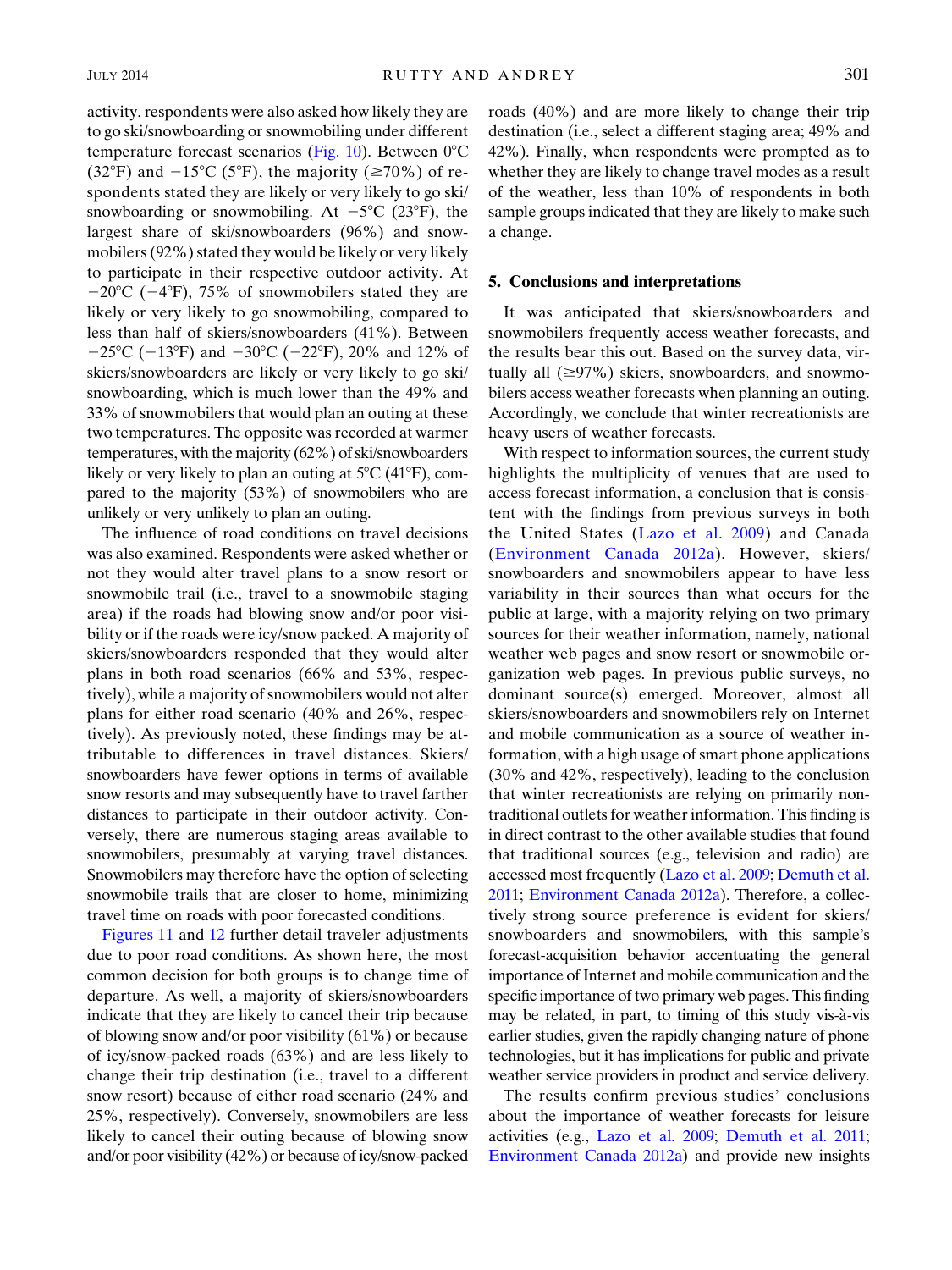<span id="page-9-0"></span>

FIG. 10. Likelihood of planning a ski/snowboarding or snowmobiling outing under various temperature forecast scenarios ( $n = 1948$ ).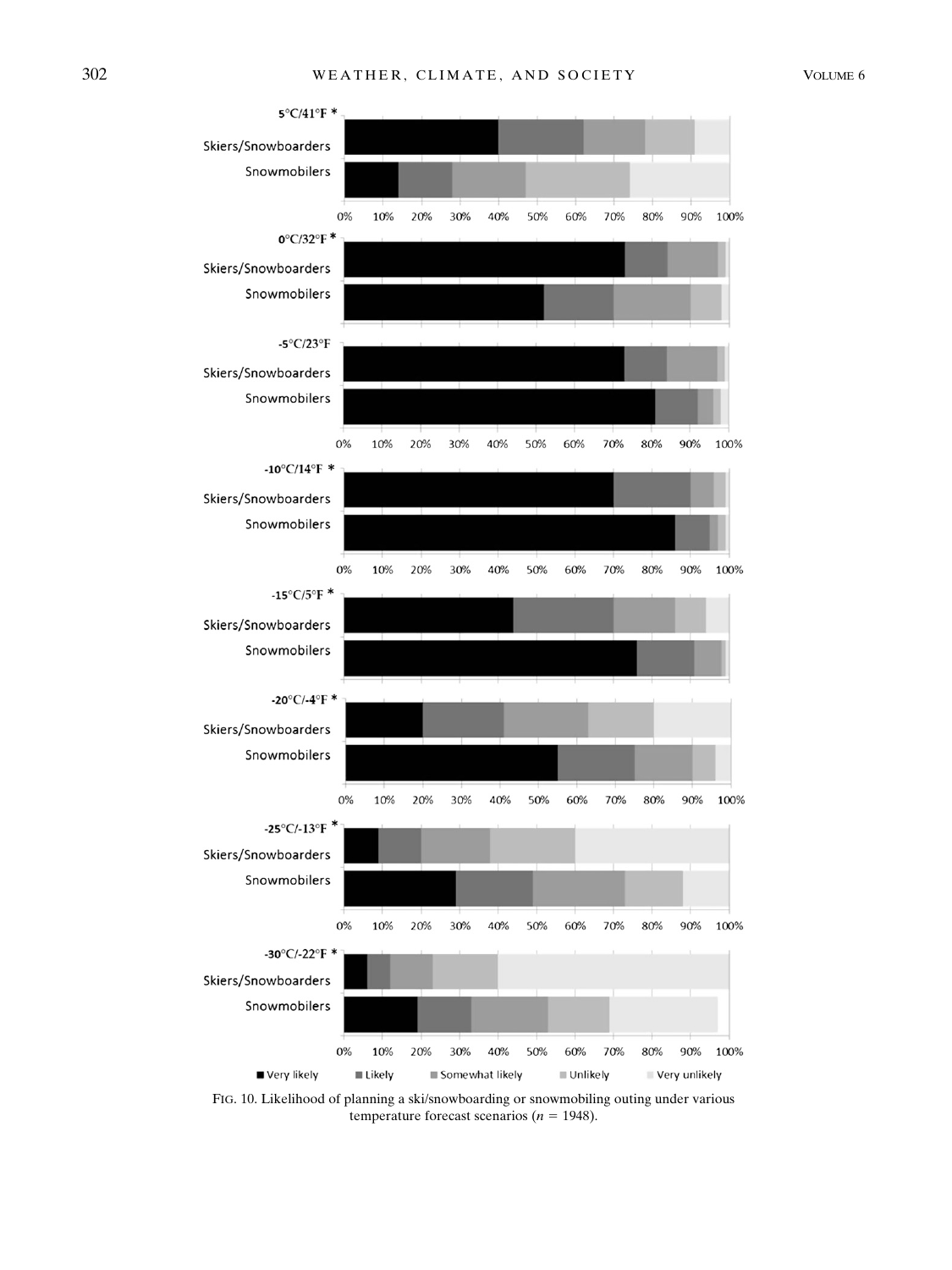<span id="page-10-0"></span>

FIG. 11. Respondents' changes in travel behavior due to forecasted blowing snow and/or poor visibility en route to snow resort or snowmobile trail (i.e., staging area;  $n = 669$ ).

into the importance of specific weather conditions for winter recreational activities. In the current study, forecasts of precipitation, especially rainfall and freezing rain, were found to be particularly important for skiers, snowboarders, and snowmobilers. Although [Lazo et al. \(2009\)](#page-13-2) also found that the U.S. public rated precipitation parameters as the most important components of a weather forecast, a comparatively smaller proportion of their sample rated these parameters as being extremely important. The importance of rain and freezing rain in weather forecasts is likely because of their direct and negative effect on winter recreation. Not only do such occurrences degrade the conditions needed to participate in skiing/snowboarding and snowmobiling, but they also compromise comfort and personal safety while on the hills and trails. As a result, winter recreationists are highly sensitive to conditions with precipitation. Accordingly, it is likely that weather forecasts with high spatial and temporal precipitation information will likely be more important and potentially more valuable to this subset of the population.

In line with the literature (e.g., [Morss et al. 2008](#page-13-8)), the results from this study indicate that people's confidence in weather forecasts decreases with increasing forecast lead times and varies by weather parameter. Winter recreationists have the highest confidence in temperature forecasts, followed by probability of precipitation, wind chill temperatures, and amount of precipitation. In agreement with [Lazo et al. \(2009\)](#page-13-2), these findings suggest that people do have well-formed judgments about weather forecasts and the inherent uncertainty implied with forecasts of greater lead times. Respondents may also have higher confidence in temperature forecasts compared to probability of precipitation because of the subjective nature of the former variable. For example, people can feel whether it is raining or not raining and thereby validate or disprove the forecast, whereas people may not be able to feel whether the temperature is

<span id="page-10-1"></span>

FIG. 12. Respondent's changes in travel behavior due to forecasted icy/snow-packed roads en route to snow resort or snowmobile trail (i.e., staging area;  $n = 534$ ).

varying from the forecasted conditions, minimizing the ability to validate or disprove the forecast. Rain is also a more absolute measure in that it is either raining or not raining, whereas temperature occurs along a scale and is always present.

The results from this study also show the importance of forecast use in decision making, with more than 80% of respondents stating that the weather forecast could deter them from participating in winter recreational activities. Interestingly, winter recreationists who would be deterred from participating based on a weather forecast rated the importance of all 18 weather forecast variables an average of 0.5 higher than those respondents who would not be deterred by the forecasts; the former group also has a higher confidence in weather forecasts for all three lead times. Weather information can therefore represent a double-edged sword because, while accurate forecasts are valuable, inaccurate forecasts can unnecessarily deter visitation to snow resorts and snowmobile trails—a lament often heard among tourism managers and operators (e.g., [Scott et al. 2011;](#page-13-12) [Becken and Wilson 2013\)](#page-12-11).

The results from this study also show that weather forecasts are used when deciding whether or not to travel to a snow resort or snowmobile trail. Previous studies have shown that both the type of weather and the nature of activity affect the likelihood of a change in travel behavior. More specifically, discretionary activities (e.g., leisure activities) have been found to be most strongly associated with behavioral adjustments such as postponement or cancelation (e.g., [Cools et al. 2010b](#page-12-9)). Findings from the current study also lead to the conclusion that discretionary travel for winter recreational activities is weather sensitive, with postponement being the most likely travel change overall. Important differences that were found between skiers/snowboarders and snowmobilers pertain to two specific travel adjustments. While the majority of skiers/snowboarders were more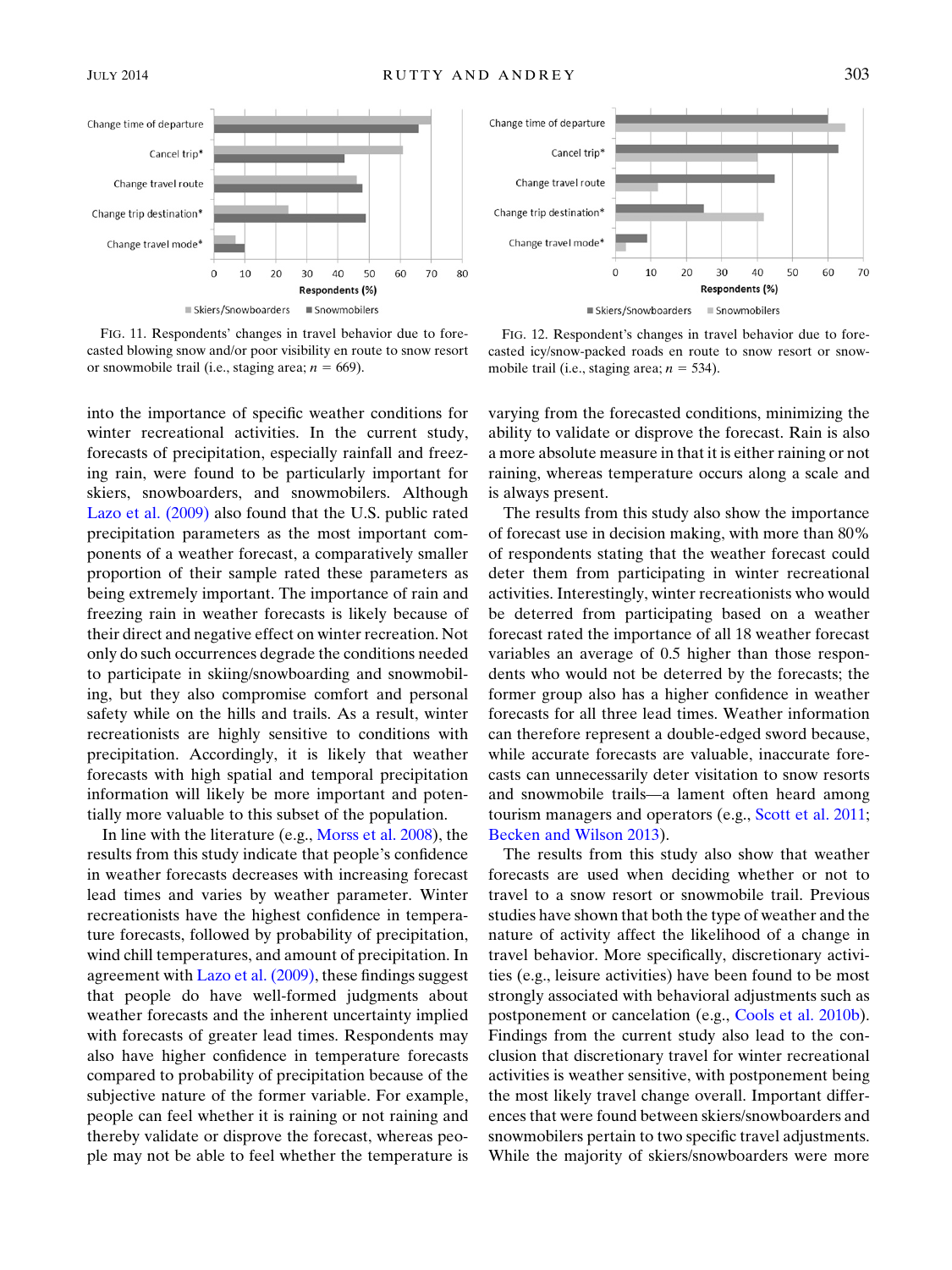likely to alter travel plans because of forecasted weather en route to their destination and was more likely to cancel their trip because of the forecast, the majority of snowmobilers would not alter their plans, and those who would were more likely to change the trip destination. A likely explanation is that snowmobilers have access to a greater variety of snowmobile trails, whereas skiers/ snowboarders are more limited in their destinations (Ontario has approximately 35 000 km of groomed snowmobile trails versus 63 snow resorts). It is also possible that snowmobilers have a different orientation to weatherrelated risks compared to skiers/snowboarders. According to sports psychology, there is a relationship between sensation seeking and the particular sport discipline one chooses, which implies progressive levels of risk-taking behavior (e.g., [Zuckerman 1979,](#page-13-32) [1983](#page-13-33); [Horvath and](#page-13-34) [Zuckerman 1993](#page-13-34); [Jack and Ronan 1998](#page-13-35)). Sports can be classified along a continuum based on the associated risks involved, from high risk (i.e., risk of fatal injury) to low risk (i.e., injuries can occur but probability of fatalities is remote). Research conducted in the area of sensation seeking and sport participation show that while both skiing/snowboarding and snowmobiling are high risk sports, motor-based sports, including snowmobiling, are higher risk ([Chirivella and Martinez 1994;](#page-12-12) I. Kusyszyn et al. 1974, unpublished manuscript). Such high risk athletes indicate behavioral traits that actively seek unusual sensations of speed, defiance of gravity, and impulsiveness ([Zuckerman 1979;](#page-13-32) [Jack and Ronan](#page-13-35) [1998\)](#page-13-35). These traits may subsequently suppress the desire to alter or cancel travel plans in lieu of poor weather conditions and travel safety precautions. Nevertheless, a large minority of snowmobilers did indicate that they are likely to cancel trips because of forecasted poor road conditions en route to snowmobile trails. These results once again demonstrate that weather matters.

# 6. Contributions and future research

An understanding of how intended audiences access and use weather information in their decisions is a prerequisite for the effective communication of weather forecasts. Recent studies have begun to address this, with findings highlighting the importance of weather information for leisure activities (e.g., [Lazo et al. 2009;](#page-13-2) [Demuth et al. 2011;](#page-12-0) [Environment Canada 2012a](#page-12-2)). Building on this knowledge, this paper provides initial insight into how weather information is perceived and used for leisure activities, with a focus on the discretionary and weather-dependent winter activities of skiing, snowboarding, and snowmobiling. The results confirm the importance of weather forecast use for leisure, while underscoring key differences in how winter recreationists attain and perceive forecasts compared to the general public. Important research findings are that virtually all skiers/snowboarders and snowmobilers attain weather forecasts when planning an outing, which are primarily sourced through the Internet and mobile devices. Skiers/ snowboarders and snowmobilers are highly attentive to specific forecast variables that both affect the quality of their experience during the activity and their travel to snow resorts and snowmobile trails. In many instances, the use of weather information was significantly different  $(\alpha = 0.05)$  between skiers/snowboarders and snowmobilers, reflecting differences in outdoor clothing, weather parameters that affect how ''good'' the conditions are for the particular activity, and flexibility in the choice of location for the outdoor activity. While both groups are heavy users of multiple sources of weather information, skiers/snowboarders access more information from snow resort websites, while snowmobilers are more reliant on national weather services and associated websites and TV channels. Another difference is that skiers are more likely to use weather forecasts to make decisions about clothing and travel, while snowmobilers are more reliant on information in order to plan the length of outings. With respect to forecast variables that would deter people from undertaking travel in order to participate in these recreational activities, skiers/snowboarders put more emphasis on freezing rain, wind chill, cold temperatures, and heavy snow, while snowmobilers give greater consideration to rain and warm temperatures; these findings reflect differences in both clothing and snow conditions necessary for high-quality experiences. Finally, the likelihood of planning or cancelling an outing also differed between the two groups. Skiers/snowboarders expressed less concern about temperatures at/near the freezing point and less tolerance for extreme cold than snowmobilers, and also more readiness to cancel a trip because of poor travel weather. Snowmobilers expressed more readiness to change their intended destination, reducing the probability of event cancellation. These differences underscore the high degree of weather sensitivity of skiers/snowboarders in particular and how both conditions at the hill as well as in the surrounding area are important, as they in turn affect participants' comfort while outside and their perceived experience/safety in traveling to/from the snow resort. At present, outdoor recreationists piece together weather forecasts and observed information from multiple sources in order to meet their particular needs, suggesting that there would be both demand for and value in providing tailored and integrated weather products for the various winter recreationist communities.

Literature on the economic value of weather information is growing [\(Katz and Murphy 1997](#page-13-36); [Lazo and](#page-13-37) [Chestnut 2002](#page-13-37); [Lazo et al. 2009](#page-13-2)), with recent estimates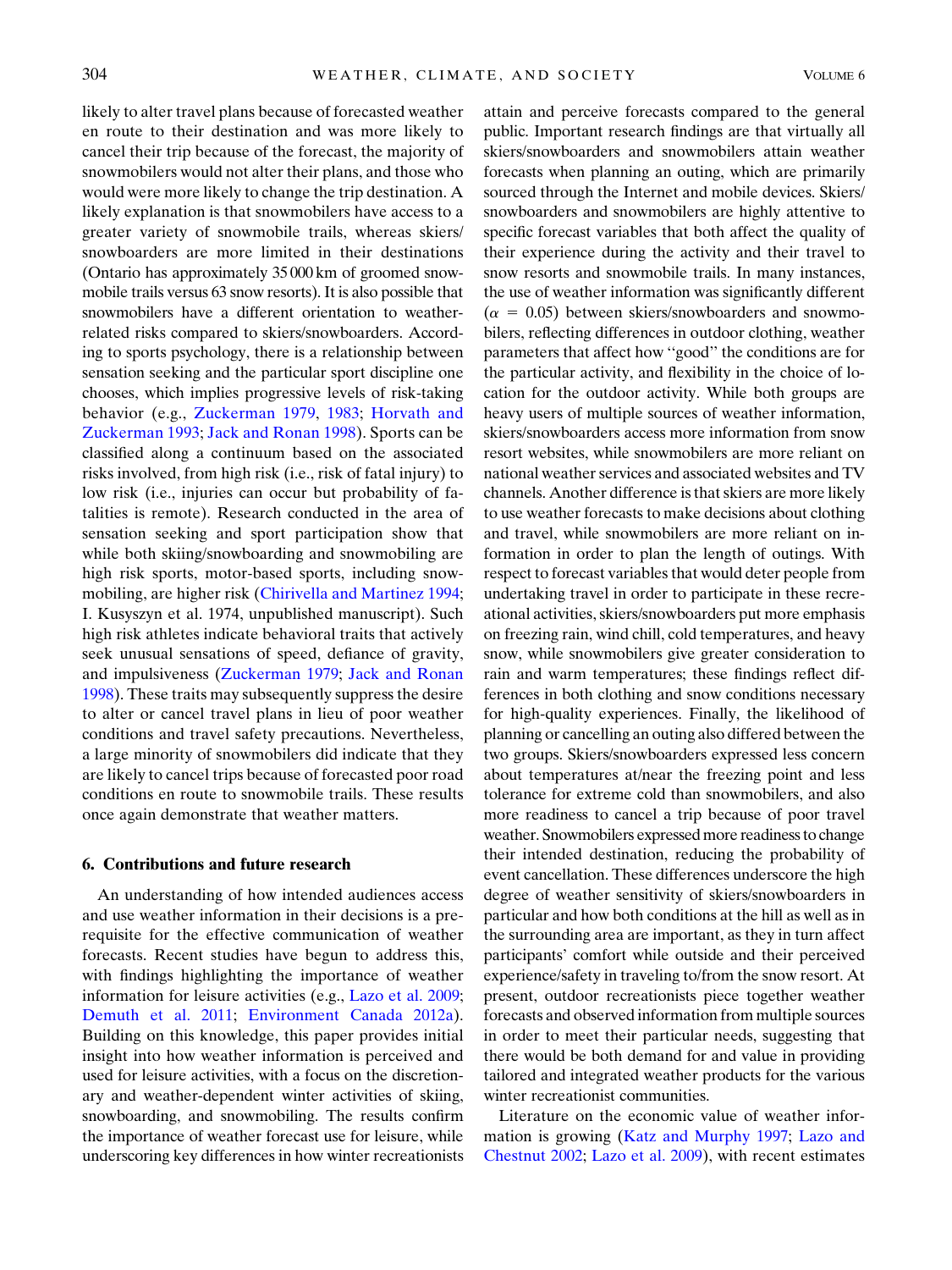valuing weather forecasts services for U.S. households to be USD\$31.5 billion per annum [\(Lazo et al. 2009\)](#page-13-2). Recreation and tourism, however, is virtually absent from this literature [\(Scott et al. 2011\)](#page-13-12). There are no known studies that have explored the financial and nonmarket value of weather forecasts for tourism, nor any studies that have examined tourists' ''willingness to pay'' for weather information. Consequently, the value of weather information for recreationists and tourists is entirely unknown. As [Scott et al. \(2011\)](#page-13-12) point out, with over 922 million international tourist arrivals and 8 billion domestic trips, plus tourists' willingness to invest personal time and money into travel, the economic value of weather information is considerable even without any consideration of the value for supply-side operations and marketing. Value estimates based on tourists' stated preferences and uncovering the potential value of weather information for the tourism sector therefore remains a critical area for future inquiry.

As communication technologies advance and become more mobile, the ways in which people access weather information are also likely to change. The public is increasingly relying on Internet and mobile sources for weather information, such as the results found here, enabling instantaneous and real-time weather access. An interesting avenue for future research would be to examine whether the frequency of forecast use (e.g., daily access), and the time(s) of day when people obtain forecasts, increases as a result. Weather information is also becoming more interactive through the rise of social media (e.g., social networks, Internet forums, and blogs). Users are increasingly able to share and exchange weather information in virtual communities and networks. It remains unclear what role changing communication may play in the way users receive and respond to weather forecasts. The increasingly diverse weather sources may overwhelm individuals, with the possibility that such changes could affect the credibility of the weather information users are receiving. To effectively target communication and ensure weather providers are meeting the needs of end users, people's sources, perceptions, and uses of weather information need to be continually examined. While it is important to perform these assessments on the general public, subpopulations can have differing weather needs, as demonstrated here with winter recreationists. As such, new and continued assessments need to be completed for context-specific decision making. Understanding how individuals use and perceive forecasts can substantiate the effectiveness of weather information being communicated to the public and can help identify gaps in these processes. In so doing, we can understand how forecast-acquisition behavior is changing over time and ensure that the knowledge on which weather forecasting decisions are based remains relevant and up to date.

Acknowledgments. This work is supported by Ontario Snow Resorts Association (OSRA), Ontario Federation of Snowmobile Clubs (OFSC), Canadian Ski Council (CSC), and Mitacs Accelerate. Thank you to Bruce Haynes (OSRA), Ron Purchase (OFSC), Tim West (OFSC), Patrick Arkeveld (CSC), and Paul Pinchbeck (Blue Mountain Resorts) for your input and feedback throughout the project. Thank you also to Tania Del Matto of My Sustainable Canada for your continued assistance and inkind contribution towards this project. The views and opinions in this paper are those of the authors.

### **REFERENCES**

- <span id="page-12-7"></span>Andrey, J., and C. K. Knapper, 2003: Motorists' perceptions of and responses to weather hazards. Weather and Transportation in Canada, J. Andrey, and C. K. Knapper, Eds., Department of Geography Publication Series, No. 55, University of Waterloo, 95–118.
- <span id="page-12-11"></span>Becken, S., and J. Wilson, 2013: The impact of weather on tourist travel. Tourism Geogr., 15, 620–639, doi:10.1080/ 14616688.2012.762541.
- <span id="page-12-4"></span>Canadian Ski Council, 2009: 2008–2009 Canadian skier and snowboarder facts and stats. 26 pp. [Available online at [xcski.org/](http://xcski.org/news/2009%20Facts%20and%20Stats%20final%20draft.pdf) [news/2009%20Facts%20and%20Stats%20final%20draft.pdf](http://xcski.org/news/2009%20Facts%20and%20Stats%20final%20draft.pdf).]
- <span id="page-12-5"></span>Canadian Tourism Commission, 2006: U.S. winter outdoor activity participants: A special analysis of the Travel Activities and Motivation Survey (TAMS), 35 pp. [Available online at [http://](http://en-corporate.canada.travel/sites/default/files/pdf/Research/Product-knowledge/TAMS/US%20Outdoor%20Activity/tams_report_U.S._winter_outdoor.pdf) [en-corporate.canada.travel/sites/default/files/pdf/Research/](http://en-corporate.canada.travel/sites/default/files/pdf/Research/Product-knowledge/TAMS/US%20Outdoor%20Activity/tams_report_U.S._winter_outdoor.pdf) [Product-knowledge/TAMS/US%20Outdoor%20Activity/](http://en-corporate.canada.travel/sites/default/files/pdf/Research/Product-knowledge/TAMS/US%20Outdoor%20Activity/tams_report_U.S._winter_outdoor.pdf) [tams\\_report\\_U.S.\\_winter\\_outdoor.pdf](http://en-corporate.canada.travel/sites/default/files/pdf/Research/Product-knowledge/TAMS/US%20Outdoor%20Activity/tams_report_U.S._winter_outdoor.pdf).]
- <span id="page-12-12"></span>Chirivella, E. C., and L. M. Martinez, 1994: The sensation of risks and motivational tendencies in sports: An empirical study. Pers. Individ. Differ., 16, 777–786, doi:10.1016/0191-8869(94)90219-4.
- <span id="page-12-8"></span>Cools, M., E. Moons, and G. Wets, 2010a: Assessing the impact of weather on traffic intensity. Wea. Climate Soc., 2, 60-68, doi:10.1175/2009WCAS1014.1.
- <span id="page-12-9"></span>——, ——, and ——, 2010b: Changes in travel behavior in response to weather types. Transp. Res. Rec., 2157, 22–28, doi:10.3141/ 2157-03.
- <span id="page-12-1"></span>Dash, N., and H. Gladwin, 2007: Evacuation decision making and behavioral responses: Individual and household. Nat. Hazards Rev., 8, 67–77, doi:10.1061/(ASCE)1527-6988(2007)8:3(69).
- <span id="page-12-6"></span>de Freitas, C. R., 2003: Tourism climatology: Evaluating environmental information for decision making and business planning in the recreation and tourism sector. Int. J. Biometeor., 48, 45– 54, doi:10.1007/s00484-003-0177-z.
- <span id="page-12-3"></span><span id="page-12-0"></span>——, and K. M. Wells, 1982: Reassessment of weather forecast terminology and content. Wea. Climate, 2, 16-22.
- Demuth, J. L., J. K. Lazo, and R. E. Morss, 2011: Exploring variations in people's sources, uses, and perceptions of weather forecasts. Wea. Climate Soc., 3, 177–192, doi:10.1175/ 2011WCAS1061.1.
- <span id="page-12-10"></span><span id="page-12-2"></span>Environment Canada, 2012a: National weather and environmental services survey 2012. Consultant's Rep., Harris/Decima, Ottawa, Ontario, Canada, 139 pp. [Available upon request from 1800-160 Elgin St., Ottawa, ON K2P 2P7, Canada.]